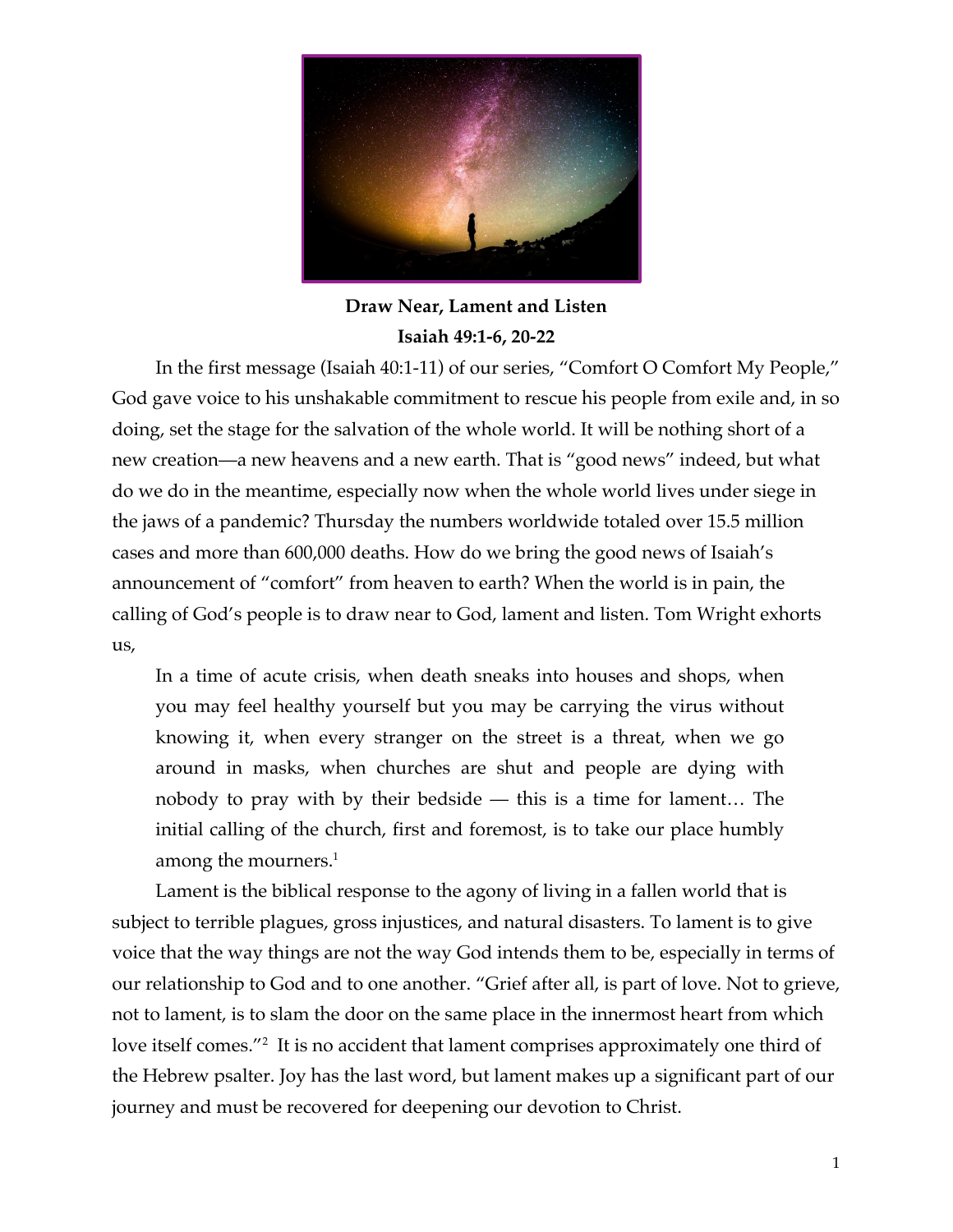As a man of sorrows, acquainted with grief, Jesus was not exempt from lament. From Gethsemane to the cross the psalms of lament were his lifeline:

# **My God, my God, why have you forsaken me? (Ps 22:1) Into you hand I commit my spirit. (Ps 31:5)**

### **He keeps all his bones; not one of them is broken. (Ps 34:20)**

If we embrace the biblical pattern of lament in its bold honesty and audacious trust as Israel's poets and prophets did, we will discover hidden treasures of God's presence that surpass understanding.

In Isaiah 40-55, the prophet proclaims that from the ashes of exile there will emerge a bright future for God's people. It will not come as expected, but through an anonymous servant, whom the New Testament writers identify as Jesus. This servant will take on Israel's role for the nation and the world. The servant's life and ministry are poetically displayed in four songs (Isaiah 42:1-4; 49:1-9; 50:4-11; 52:13-53:12), each building in beauty and intensity. Today, in the second servant song, we have the privilege of hearing from the servant himself, as he takes the public stage to give his testimony before the nations. Our text has three movements: In the first he recounts his call and preparation for ministry (vv. 1-2); in the second, we hear his lament giving voice to his apparent failure at the end of his ministry (vv. 3-4); and in the third, he details the new perspective he achieved having heard from the Lord (vv. 5-6).

## **I. The Servant's Calling and Preparation (Isaiah 49:1-2)**

**A. The servant's call to ministry** 

**Listen to me, O coastlands,**

**and give attention, you peoples from afar.**

 **The LORD called me from the womb,**

### **from the body of my mother he named my name. (Isa 49:1 ESV)**

The servant takes the world's stage and surprisingly makes his initial appeal, not to Israel, but to the "coastlands" and "peoples from afar." This is not what we would have expected after God summoned them to court in chapter 41 and utterly humiliated them for their trust in man-made idols—"you [idols] are less than nothing and you can do nothing; those who choose you are detestable" (41:24). After that tongue lashing, one would expect God's holy hammer to fall and crush them. But rather than destroying them with their idols, God extends grace. In chapter 42, we learn that the servant's work has liberated them from their blindness, so that "the coastlands wait expectantly for his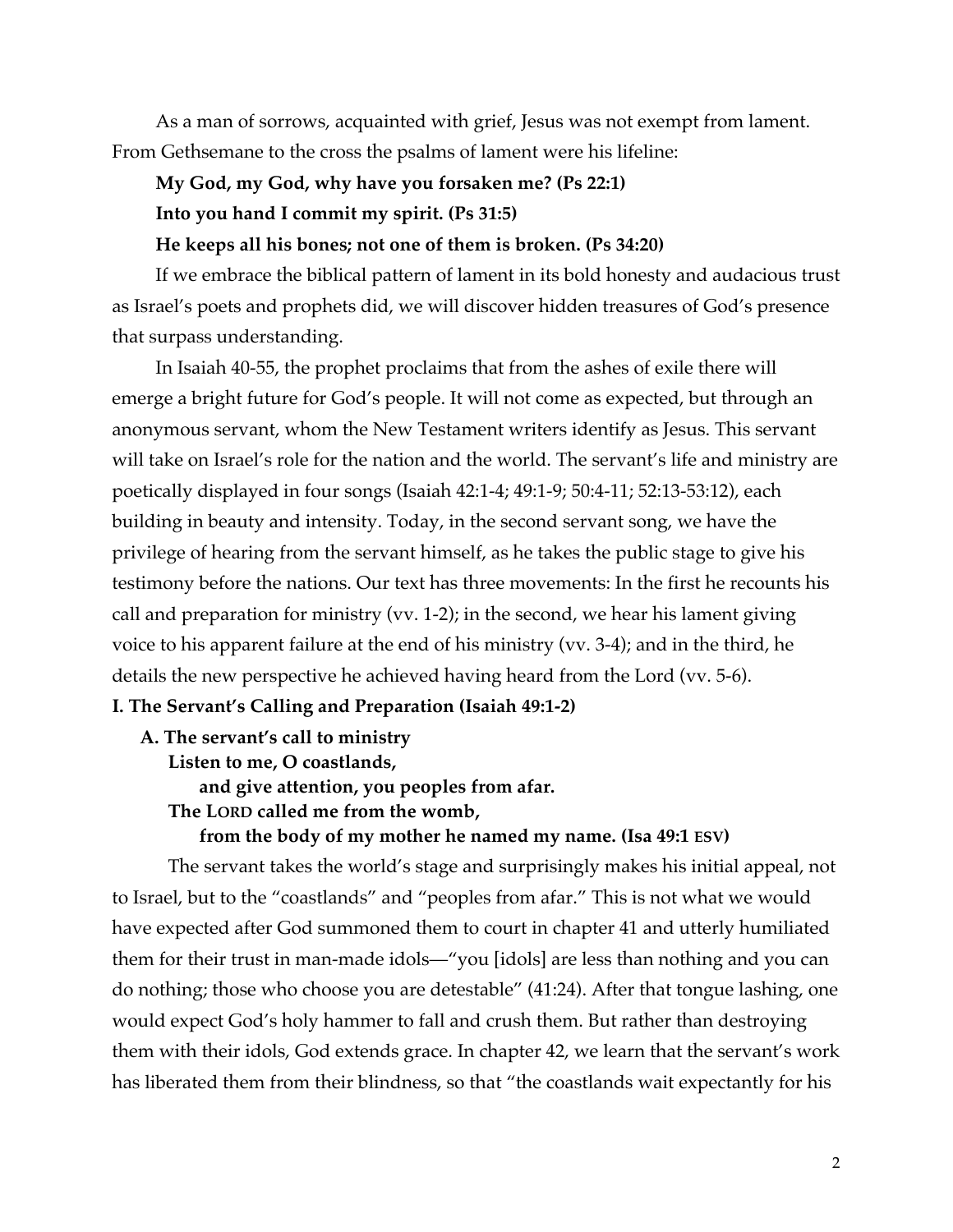teaching" (42:4). Trusting in that promise, the servant beckons those far off to pay close attention to his testimony, for he is about to reveal unprecedented things in God's plan of salvation that affect them directly.

The servant's resumé is impressive. His sacred call was implanted in his DNA while he was yet in his mother's womb. The language is reminiscent of Samuel and Jeremiah and suggests that his ministry will be like the great prophets of Israel, who were called to restore the people of Israel to their God. To be set apart from the womb indicates that the servant's vocation is not an afterthought, but a decisive, groundbreaking decision made in the holy court. It is so significant the Lord makes sure his name is one that will never be forgotten. Prophesying the birth of Jesus, the angel Gabriel said to Mary, "And behold, you will conceive in your womb and bear a son, and you shall call his name Jesus" (Luke 1:31).

#### **B. The servant's gifts and preparation for ministry**

## **He made my mouth like a sharp sword; in the shadow of his hand he hid me; he made me a polished arrow;**

**in his quiver he hid me away. (v. 2)**

Exercising leadership on an international scale demands extraordinary gifts coupled with rigorous preparation. To accomplish his task, the servant is given the gift of speech. He will not institute the kingdom of God by the sword or by military might, but like the great prophets Isaiah and Jeremiah, he will be empowered with powerful preaching. His speech will an effective weapon in the hands of God. Like a sharp sword at close range, it will be able to cut through layers of flesh and penetrate to the bone, exposing the motives and intentions of the human heart. Furthermore, like a polished arrow, it will be able to strike a lethal blow from great distances.

**For the word of God is living and active, sharper than any two-edged sword, piercing to the division of soul and of spirit, of joints and of marrow, and discerning the thoughts and intentions of the heart**. (**Heb 4:12)**

While this weapon would be extremely effective in God's hands, it was also kept hidden until the right time. The image of being hidden may suggest why the weapon was so effective. Under the secret, protective hand of God the servant would be trained to speak. For thirty years Jesus was hidden in God's quiver; day after day being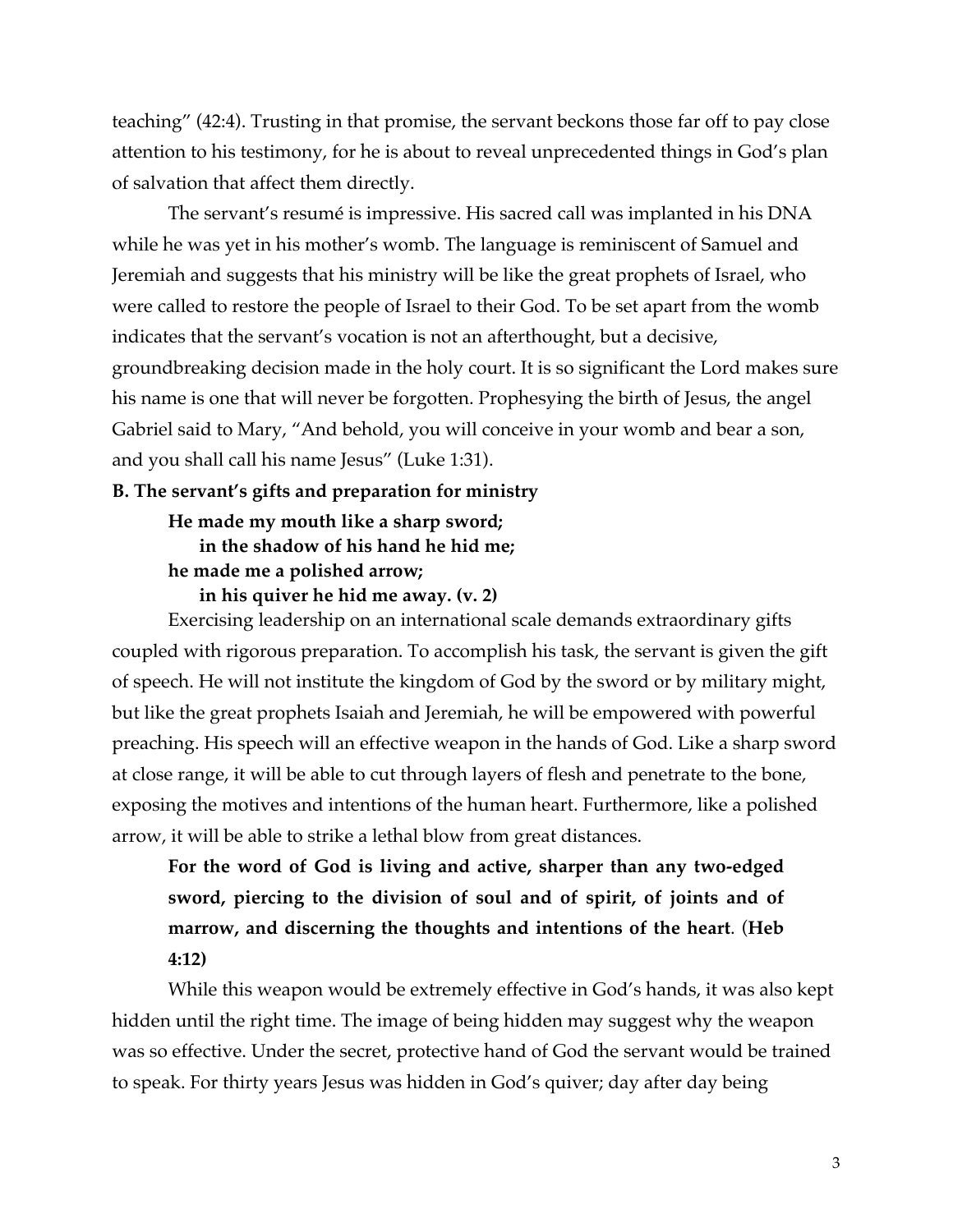sharpened and polished as he meditated and memorized the Hebrew Scriptures.

Reading the gospels, it is unmistakably clear how sharp this sword was. Not one of Jesus' opponents, including the devil, was able to withstand his penetrating words. Though he was tested countless times in his ministry by adversaries who were seeking to trap him, the Scriptures say of him—

- "No one ever spoke like this man." (John 7:46)
- And they were astonished at his teaching, for he taught them as one who had authority, and not as the scribes. (Mark 1:22)
- And they were not able in the presence of the people to catch him in what he said, but marveling at his answer they became silent. (Luke 20:26)

Having shared his calling and preparation for ministry, the servant gives testimony on how it played out in his ministry.

## **II. The Servant's Lament (Isaiah 49:3-4)**

## **A. Confirmation at the beginning of his ministry And he said to me, "You are my servant, Israel, in whom I will be glorified." (v. 3)**

The servant testifies that it was God's decree that set him apart to take on Israel's historic role to the nations. He is called to do what Israel had long failed to do, to be faithful to God's covenants so that the world might see what it means to be fully human—to be alive with God's Spirit filling, energizing, empowering a person so that he or she can serve and love others with their whole heart.

At Jesus' baptism, God publicly confirmed his choice of the Servant: "And when he came up out of the water, immediately he saw the heavens being torn open and the Spirit descending on him like a dove. And a voice came from heaven, "You are my beloved Son; with you I am well pleased." (Mark 1:10-11) In the years that followed, Jesus demonstrated who he was in relationship to the father, and by implication, what God had intended Israel to be to the world. Jesus' great hope was that the nation would repent of her idolatrous ways and follow his "way" of being Israel. That was the calling, purpose and goal from which he never deviated, but in the end, he has little to show for his efforts.

**B. Lament at the end of his ministry (v. 4) But I said, "I have labored in vain; I have spent my strength for nothing and vanity;**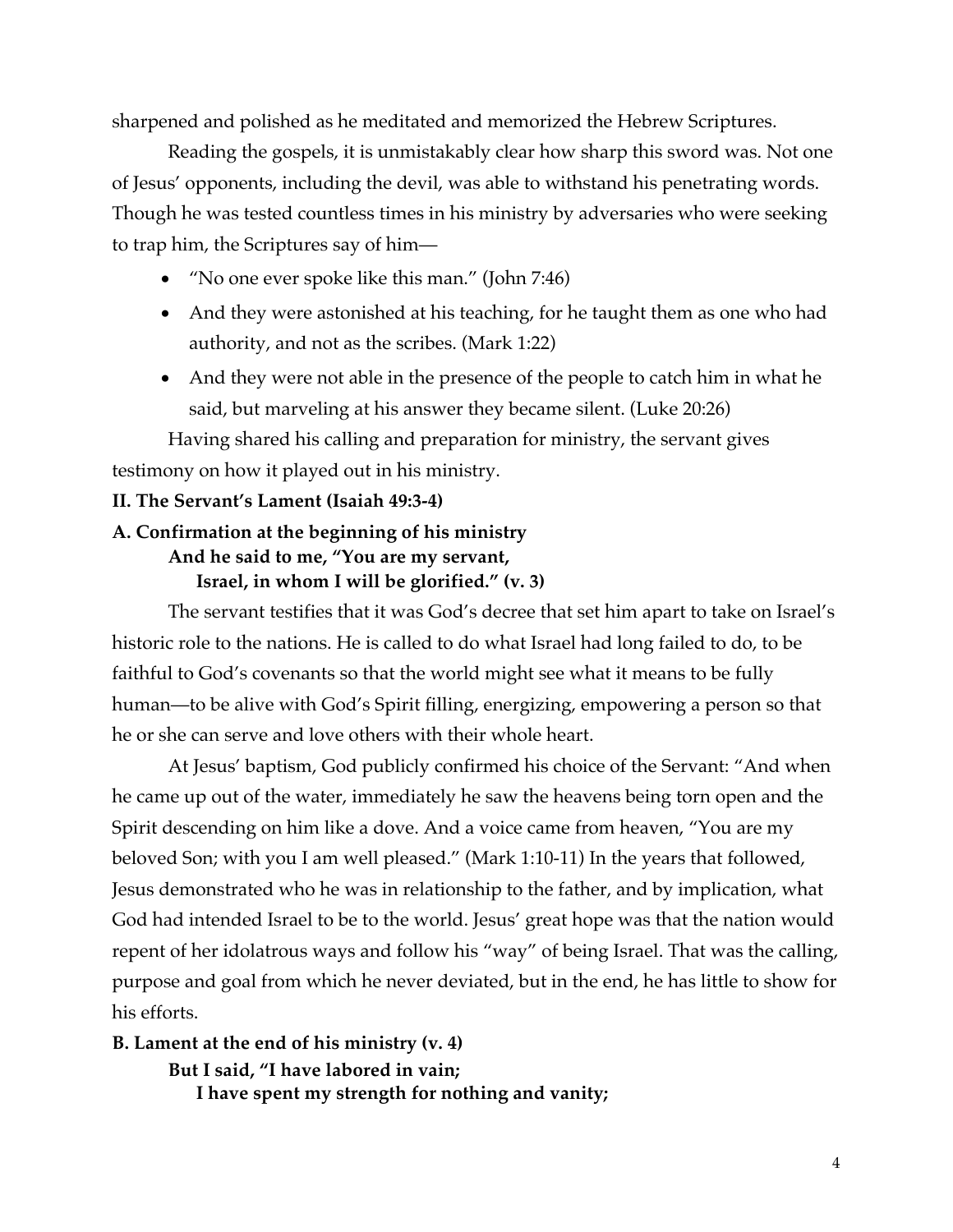## **yet surely my right is with the LORD, and my recompense with my God." (v. 4)**

At the end of his arduous and faithful labors, it appears as if everything has been for naught. The nation rejected him, and his disciples had fled in fear after his arrest. Given the extreme disconnect between God's promises and reality, the servant gives voice to his lament before God. This is what he learned from the Psalms and it becomes the turning point in his testimony.

The servant does not hold back or downplay his feelings. He is brutally honest, communicating a boatload of pain and emotion with a minimum of words. It was not as if he lacked focus or was halfhearted in his commitment. His choice of verbs denotes his supreme effort, utterly spending (*kalah*) himself until there was nothing left and becoming physically and emotionally exhausted (*yaga'*) as a result. And what does he see for all his efforts? It is nothing but a *tohu* and a *hebel*! The terms are not without significance. *Tohu* is common in the vocabulary of creation. In Genesis 1:2 it describes the chaos or formlessness of the primeval earth.

When God created the world, his word brought order out of chaos. He did not create it to be chaotic wasteland (Isa 45:18), but at the end of the servant's ministry, that is exactly what he sees. It is a *tohu* with no order, structure or shape. The second term, *hebel*, is the theme word of Ecclesiastes. "Vanity of vanities," says the preacher. *Hebel* describes something as ephemeral, whether it is transient and fleeting, or empty of meaning and significance. Jesus gave his whole life to restore Israel and at the end of his ministry, what does he see as a result? Chaos and smoke!

Have you ever felt that way? Have you ever given yourself to God's call and promises and only to be led down a road that seemed to be a dead end? You take your wedding vows by faith, and a decade later it goes up in smoke. On more than one occasion I have had close friends lose an unborn son or a daughter, just days before delivery. Students slave away for years, racking up good grades and extracurricular activities at great personal cost, then don't get into their top-choice universities. Parents raise their children in the church, guiding them through the Gospel and demonstrating a faithful walk at home, then grieve when a beloved son or daughter falls away. And how many people have dedicated years of their time, energy and savings to building a small business, only to lose it during this pandemic?

At the climax of his ministry, Jesus made his final pilgrimage to Jerusalem and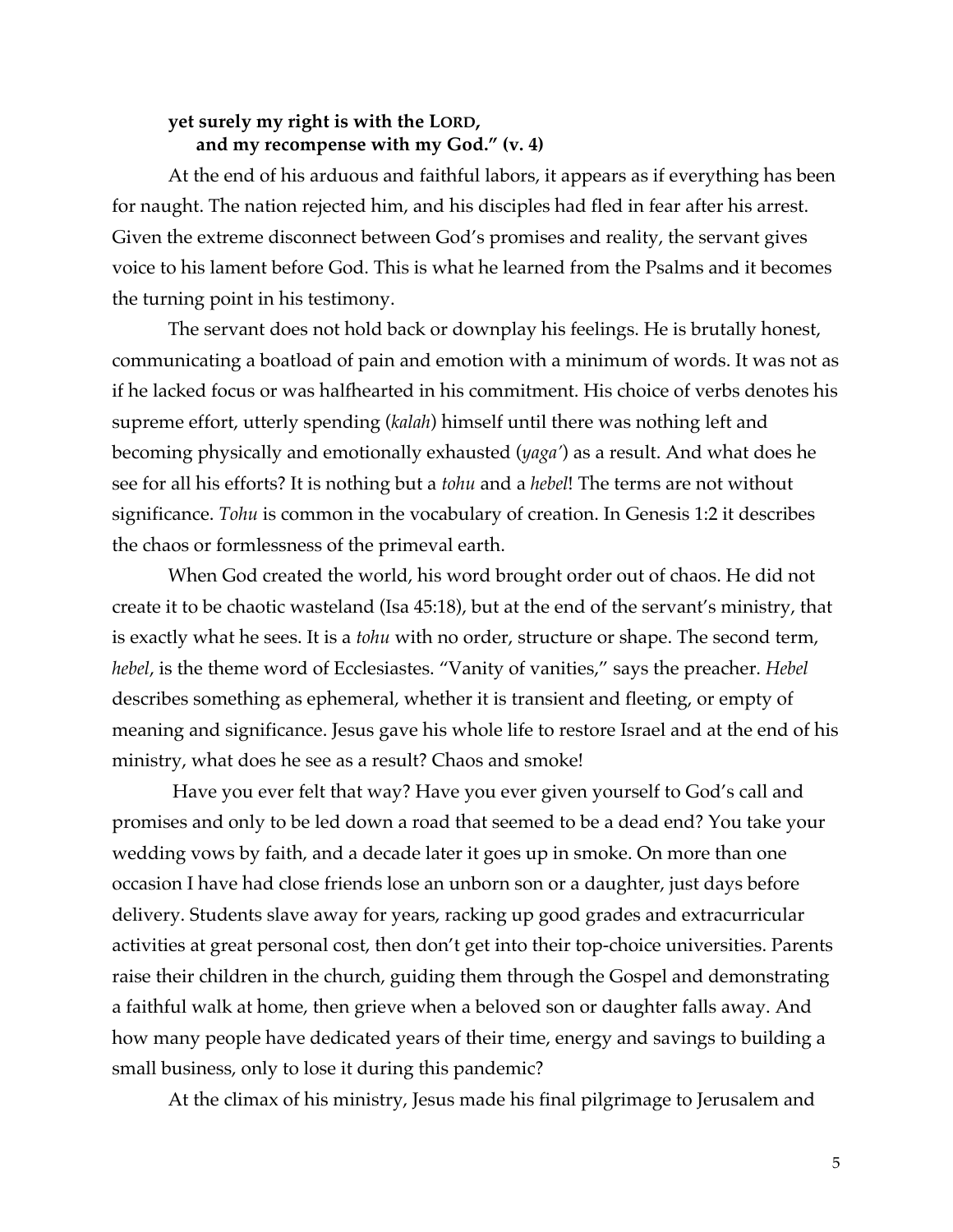was received by crowds shouting praises – "Blessed is the King who comes in the name of the Lord! Peace in heaven and glory in the highest!" (Luke 19:38) It was a royal welcome, but Jesus had an altogether different point of view. As the city came into view, he wept over it, for he knew they had missed the day of their visitation.

# **"How often would I have gathered your children together as a hen gathers her brood under her wings, and you would not!" (Matt 23:37)**

When a fire consumes a barn, the mother hen gathers her brood under wings to protect them from the blaze. In the aftermath you have one dead hen, but the chicks are spared. Jesus, knowing that judgment was coming, longed to gather the Jews under his wings of protection and die in their place. But they resisted his message to the bitter end and refused to come home. It makes us wonder how Jesus got through it. Apart from his prayer in Gethsemane, Jesus' internal wrestling with God are not given to us in the gospels. For that we must turn to the prophet Isaiah and the Psalms.

Typical of lament psalms, once the poet articulates the tensions within his soul, he is often given an insight by God's spirit that turns his lament into confidence. As the servant articulates his pain over his apparent failure, his trust in God doesn't waiver, but is strengthened. For he knows that God is under covenantal obligation to vindicate his work, although he has no idea what that will look like. Though the servant receives no earthly reward for his labors, he looks to God for his ultimate wage (*pe'ullah* - "wage, reward, payment"). What a God we serve!

In a climactic moment, God grants the servant a new and greater perspective on his vocation.

#### **III. The Servant's New and Greater Perspective (Isaiah 49:5-6)**

**A. The original task and privilege confirmed**

**And now the LORD says,**

**he who formed me from the womb to be his servant,**

**to bring Jacob back to him;**

**and that Israel might be gathered to him—**

**for I am honored in the eyes of the LORD,**

**and my God has become my strength— (v. 5)**

"The expression "and now," indicates a fresh turn in the official life of the person. The expression "and now," which follows, evidently indicates a fresh turn in the official life of the person speaking here."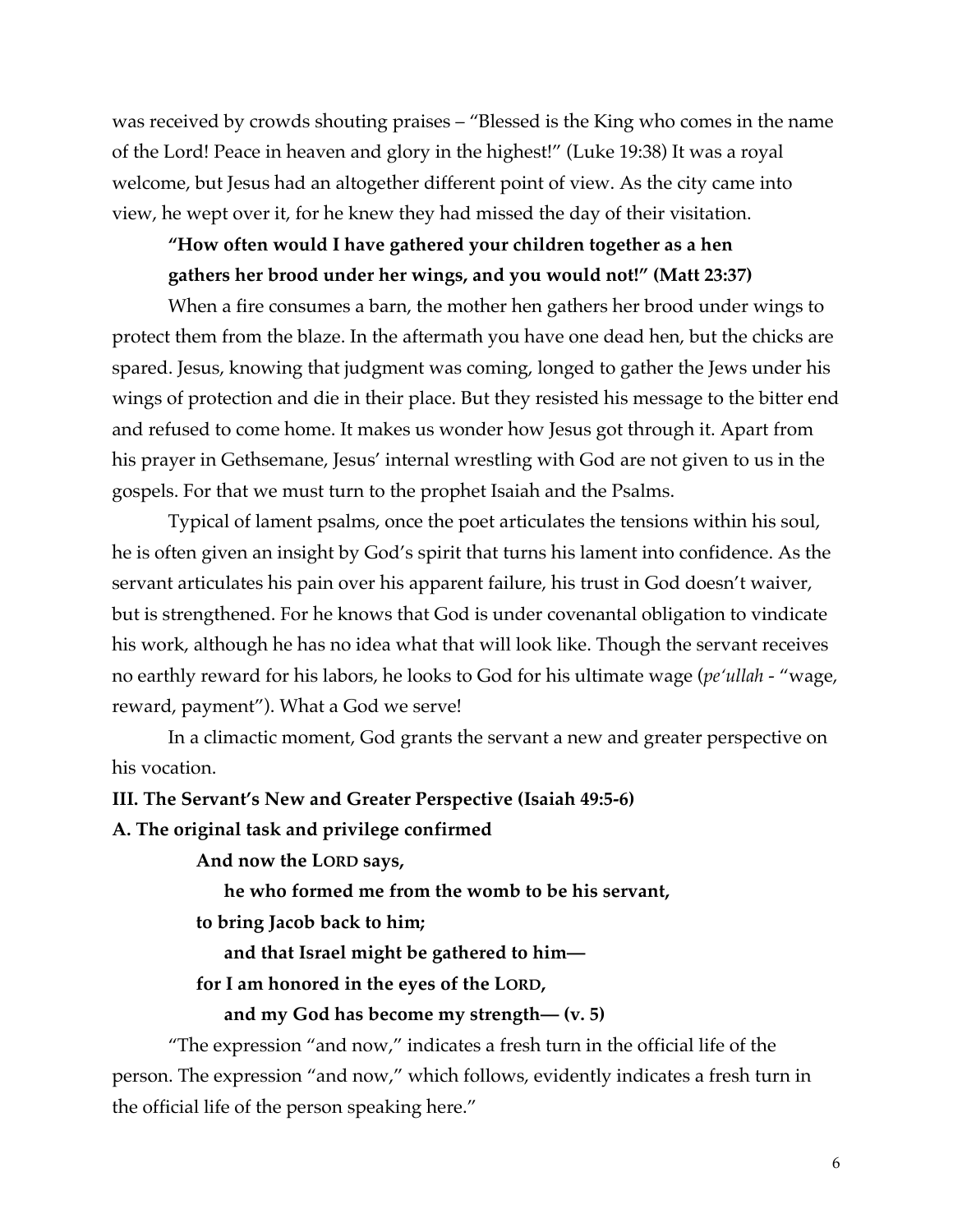C. F. Keil and Delitzsch F., *Commentary on the Old Testament*, Accordance electronic ed. 10 vols.; (Peabody: Hendrickson Publishers, 1996), paragraph 26810.3

First, the Lord eagerly reassures his servant that his gifts and calling are irrevocable, and that his efforts were not in vain. God is not going to scrap his original calling of restoring Israel to himself. For the servant to have given his life for a cause that was doomed, would be dishonoring to the one that God loves and strengthens. This is theologically significant, for it prevents us from believing that the church is a plan B replacement for God's original plan of salvation. No, there has only been one plan. From a human perspective, its revelation has just been progressive.

Next comes the surprising, earth shattering announcement of the significance of his work.

#### **B. The new task and greater privilege**

**he says:**

**"It is too light a thing that you should be my servant**

**to raise up the tribes of Jacob**

**and to bring back the preserved of Israel;**

 **I will make you as a light for the nations,**

**that my salvation may reach to the end of the earth." (v. 6)**

The task of raising up the tribes of Jacob from the dead and bringing back those who survived captivity was, in God's estimation, a task that was insignificant and unworthy of all the servant was capable of. God expands the servant's horizon to see beyond Israel to the whole world. The servant had served the Lord with the expectation of restoring the people of Israel to their original calling. But now, he learns that what appeared to be a dismal failure, will bring forth a worldwide family. In Isaiah 53 the servant dies unmarried with no physical seed, yet God says, "He will see his seed" (v. 10). One of the most beautiful images comes at the end of chapter 49, after Zion complains that the Lord has forgotten her and left her childless and forsaken. God responds with,

"**Can a woman forget her nursing child,**

**that she should have no compassion on the son of her womb? Even these may forget,**

**yet I will not forget you." (Isa 49:15)** He backs up his commitment of love with a promise that would stir the heart of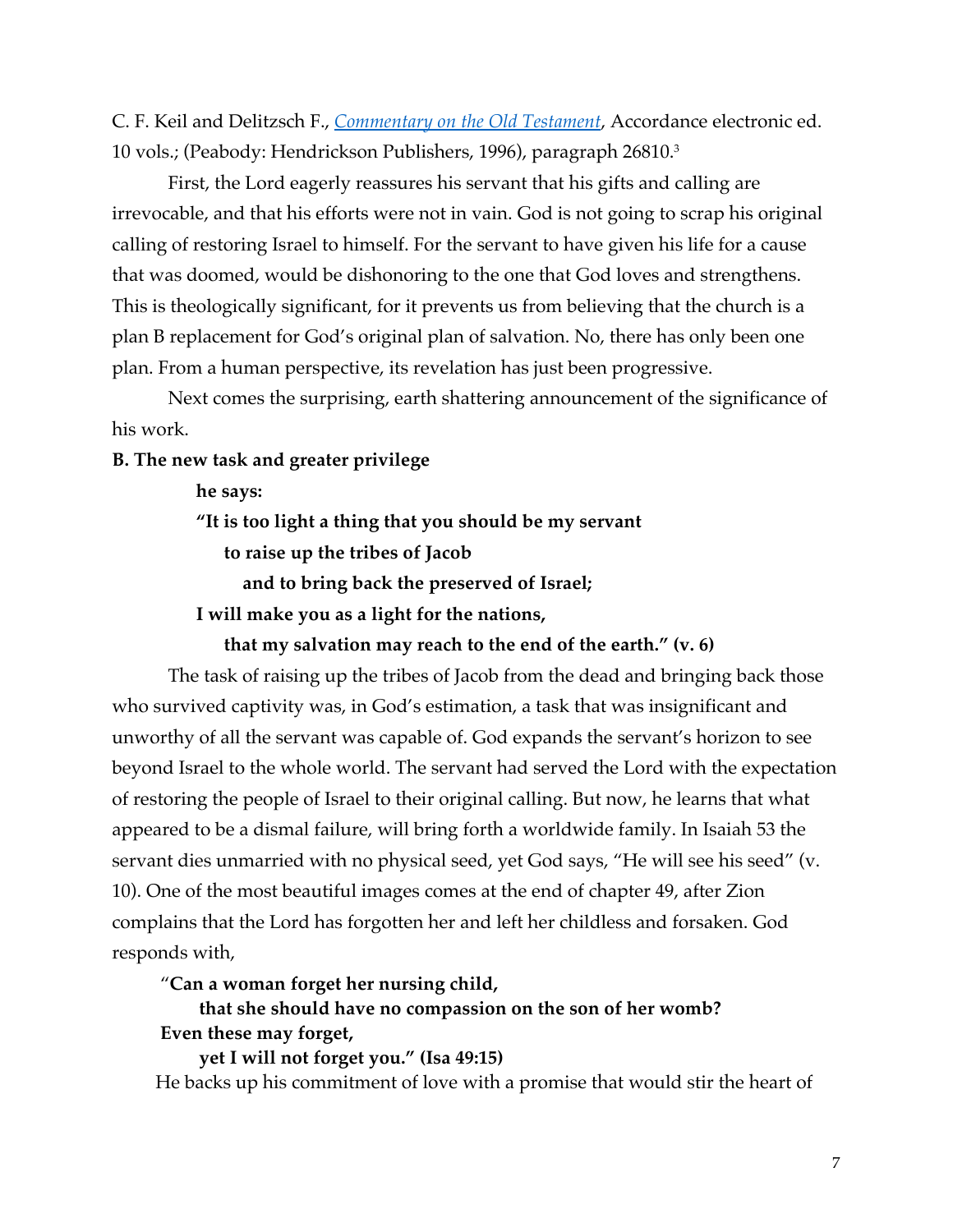any parent who has lost a child:

**The children of your bereavement will yet say in your ears: 'The place is too narrow for me; make room for me to dwell in.' Then you will say in your heart: 'Who has borne me these? I was bereaved and barren, exiled and put away, but who has brought up these? Behold, I was left alone; from where have these come?'" Thus says the Lord God: "Behold, I will lift up my hand to the nations, and raise my signal to the peoples; and they shall bring your sons in their bosom, and your daughters shall be carried on their shoulders.** (Isa 49:20-22)

Though the relationship between the failure of Israel to respond to the gospel and its acceptance among gentiles remains a mystery until Paul's explanation in Romans, the promise is enough to renew the servant's hope and strengthen his resolve to go to the grave knowing God will be faithful to what he has promised.

#### **IV. Without the Wardrobe there is no Narnia**

When Andrew White, the Vicar of Baghdad, was doing his doctoral work at Magdalen College, Cambridge, he had the honor of staying in the exact room that C. S. Lewis stayed in. In his latest book *Hidden Treasures, Secret Riches*, *Experiencing Solitude as a Place of Divine Encounter,* he explains,

It was a longstanding tradition for students to sign their names in the wardrobes, and each day as I opened my wardrobe, I would see the signature of C. S. Lewis…I am an admirer of C. S. Lewis' work…As most will know, the basic plot of *The Lion, the Witch and the Wardrobe* follows four English children who are relocated to the large old country house of an old professor following a wartime evacuation. The youngest child, Lucy, visits a mystery land called Narnia via an old magical wardrobe that they discover in a spare room. Lucy's three siblings are with her on her third visit and, as the adventure unfolds, they find themselves in an epic drama to save Narnia and preserve their own lives.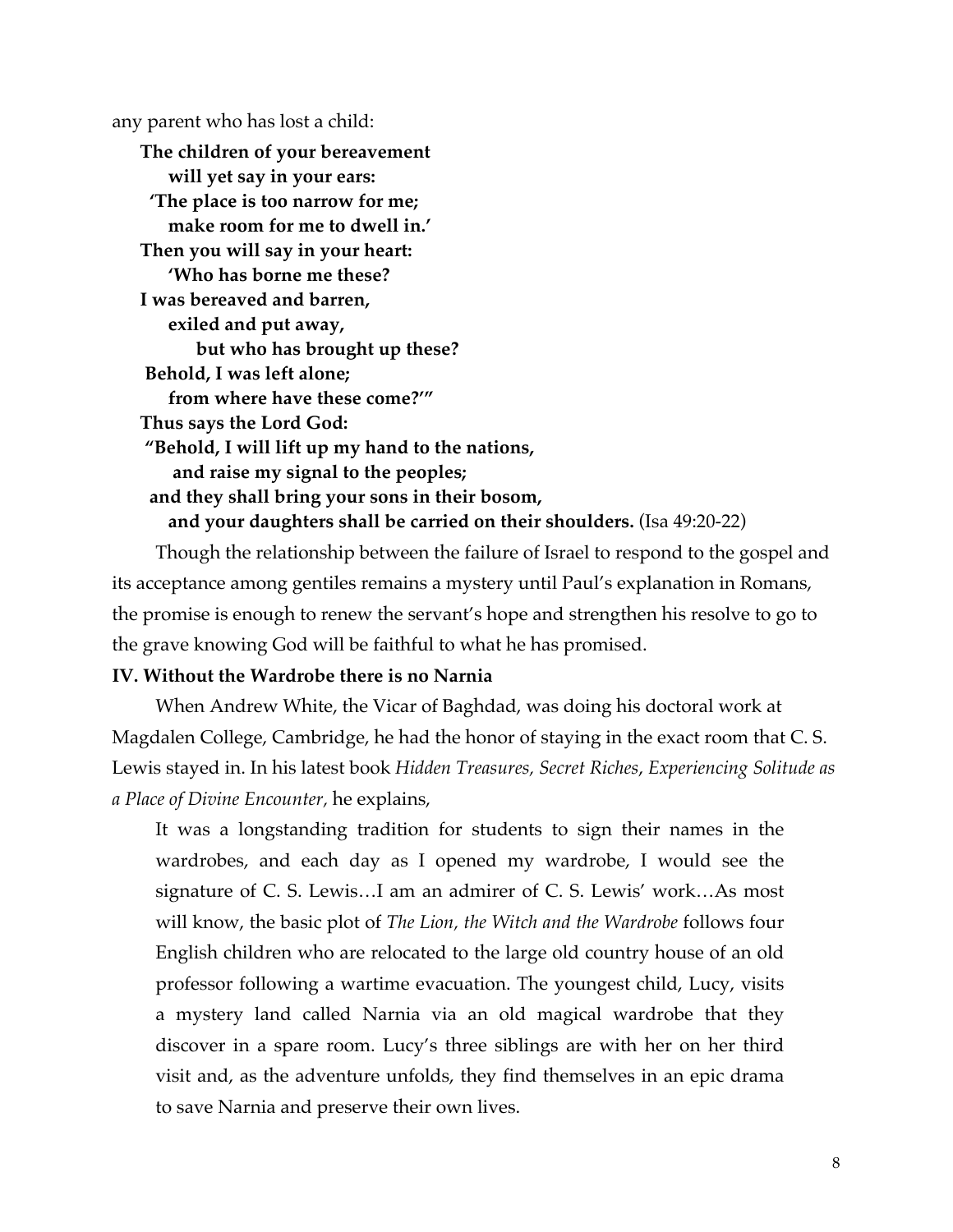As I was writing this chapter, I heard the Holy Spirit say these simple words. "**Without the wardrobe, there is no Narnia**."…If you remove the secret place from your life and despise the place of solitude with God, you are depriving yourself of a great, dramatic, supernatural adventure with Him…had the children of the novel not been intentional about entering that which appeared to be the dull, boring unfamiliar place, they would have deprived themselves of joyful entry into the limitless reality of adventure that awaited them the other side of the wardrobe.<sup>4</sup>

As White goes on to explain, World War II was a time of fear, death, restriction and displacement. Anyone entering the wardrobe for the first time would expect to be shut in someplace dark and claustrophobic. A place of confinement, not adventure and encounter. I suspect that for many of us, these last four months of sheltering in place have felt similarly confining. How marvelous then, that in a season when we can't encounter people, we can encounter God! Indeed, this may be the optimum time to find your own wardrobe and step inside. When we are surrounded by distractions, by the hustle and bustle of the normal world, we don't give God our attention, and there is no silence for him to speak into. The pandemic has given us a head start by stripping away so many of our normal distractions. Instead of finding new ones to fill the void, lean into the quiet and solitude. Find your own wardrobe. Maybe it's a quiet corner of your home, or maybe it's out in nature. For Jesus it was a cave overlooking the Sea of Galilee, which he would escape to be alone before sunrise. Enter it, call upon God's name, and give voice to your pain and frustrations. And then listen.

As we lament, we can be confident that God's plan of salvation has not gone off the rails. This pandemic caught the world off guard, but it didn't catch God off guard. How do we know? God is sovereign and faithful to the end. The word that lifted the servant's spirits and strengthened his resolve is alive and able to lift us up today, reminding us that no matter our circumstances, we are an integral part of God's progressively unfolding plan of salvation and the greatest treasures are found in the darkness.

**I will give you the treasures of darkness and hidden treasures in secret places, that you may know that it is I, the LORD, the God of Israel, who call you by your name. (Isa 45:3)**